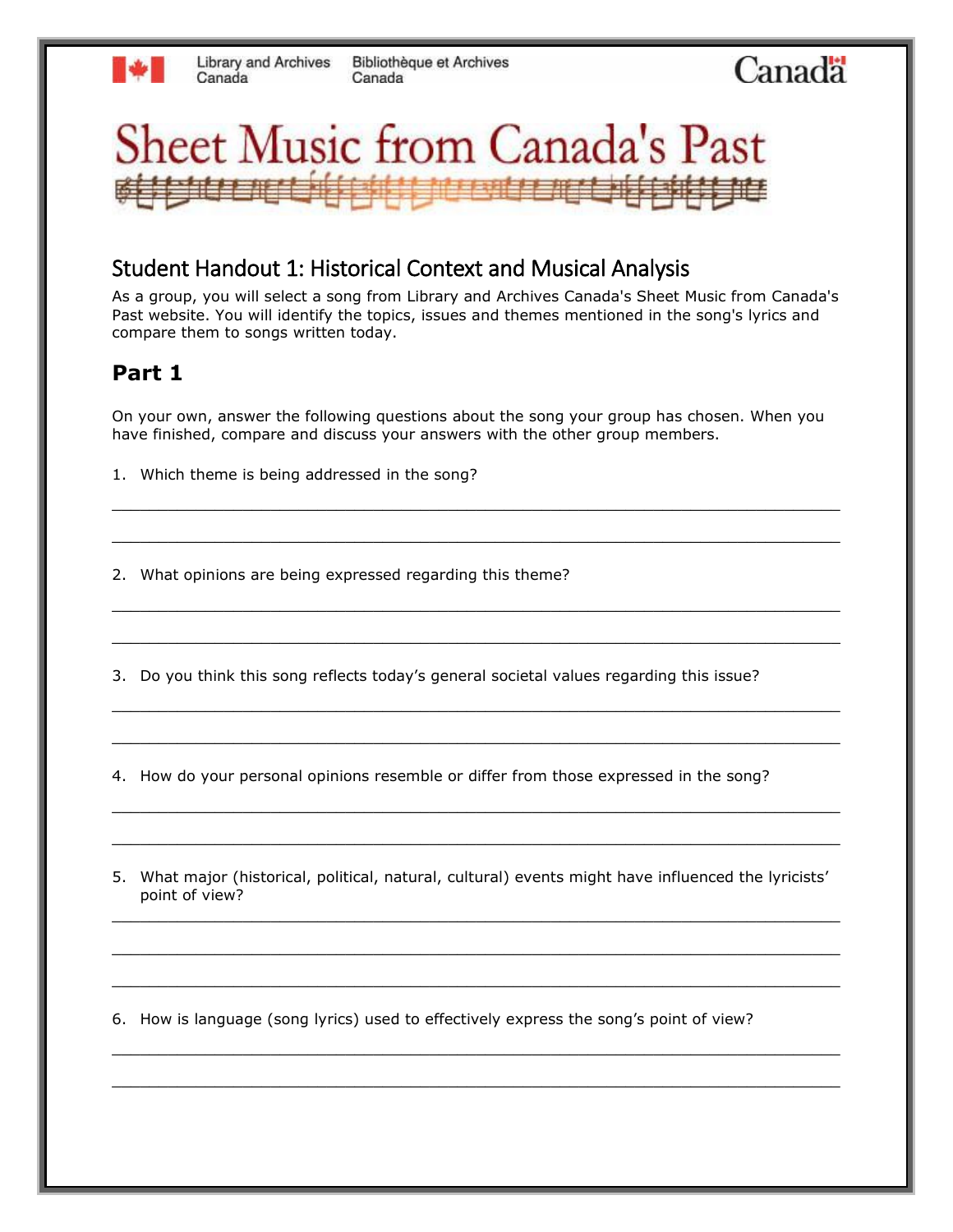

#### **Part 2**

Select a song from Library and Archives Canada's Sheet Music from Canada's Past website and follow the instructions below.

- 1. Write the title of the song on the sheet music
- 2. Write when the sheet music was published
- 3. Read your sheet music through once. Highlight or underline references to areas that suggest a theme.

\_\_\_\_\_\_\_\_\_\_\_\_\_\_\_\_\_\_\_\_\_\_\_\_\_\_\_\_\_\_\_\_\_\_\_\_\_\_\_\_\_\_\_\_\_\_\_\_\_\_\_\_\_\_\_\_\_\_\_\_\_\_\_\_\_\_\_\_\_\_\_\_\_\_\_

\_\_\_\_\_\_\_\_\_\_\_\_\_\_\_\_\_\_\_\_\_\_\_\_\_\_\_\_\_\_\_\_\_\_\_\_\_\_\_\_\_\_\_\_\_\_\_\_\_\_\_\_\_\_\_\_\_\_\_\_\_\_\_\_\_\_\_\_\_\_\_\_\_\_\_

- 4. When completed, research the events, social trends and attitudes of the period that relate to the issues in the song. For example:
	- **Love songs**: What were social attitudes toward love, relationships and marriage at the time the song was written? Are there any interesting stories about the love affairs of famous figures at the time?
	- **War**: What conflicts were taking place, or about to take place? What side would the songwriter have been on? What were other major political events of the day?
	- **Politics**: What were the major political movements of the day? Who were the major players on the political scene?
	- **Social attitudes**: What were attitudes on alcohol? Smoking? Other drugs? How were the poor and homeless viewed? How were visible minorities and Aboriginal people treated and viewed?

Compare these events, trends and attitudes with your own (or those of other Canadians).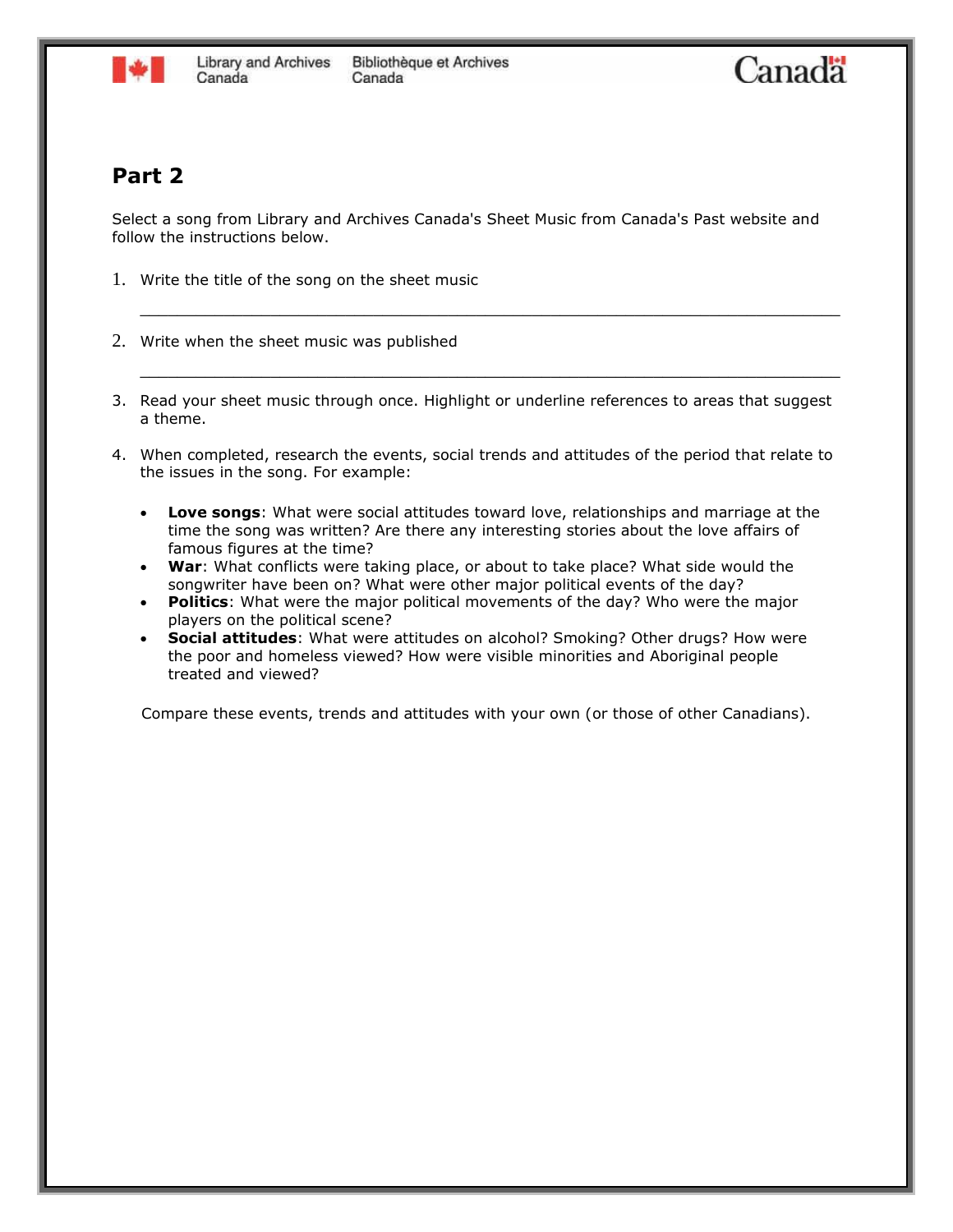

Bibliothèque et Archives<br>Canada

# Canada

#### **Events, Trends and Attitudes**

| At the time the song was written                              | In the present day                 |
|---------------------------------------------------------------|------------------------------------|
| Event:                                                        | Similar/contrasting event:         |
| Event:                                                        | Similar/contrasting event:         |
| Trend:                                                        | Similar/contrasting trend:         |
| Trend:                                                        | Similar/contrasting trend:         |
| Attitude:                                                     | Similar/contrasting attitude:      |
| Attitude:                                                     | Similar/contrasting attitude:      |
|                                                               | Similar/contrasting _____________: |
|                                                               | Similar/contrasting _____________: |
| <u> 1999 - Jan Bar</u>                                        | Similar/contrasting _____________: |
| and the state of the state of<br>,,,,,,,,,,,,,,,,,,,,,,,,,,,, | Similar/contrasting _____________: |